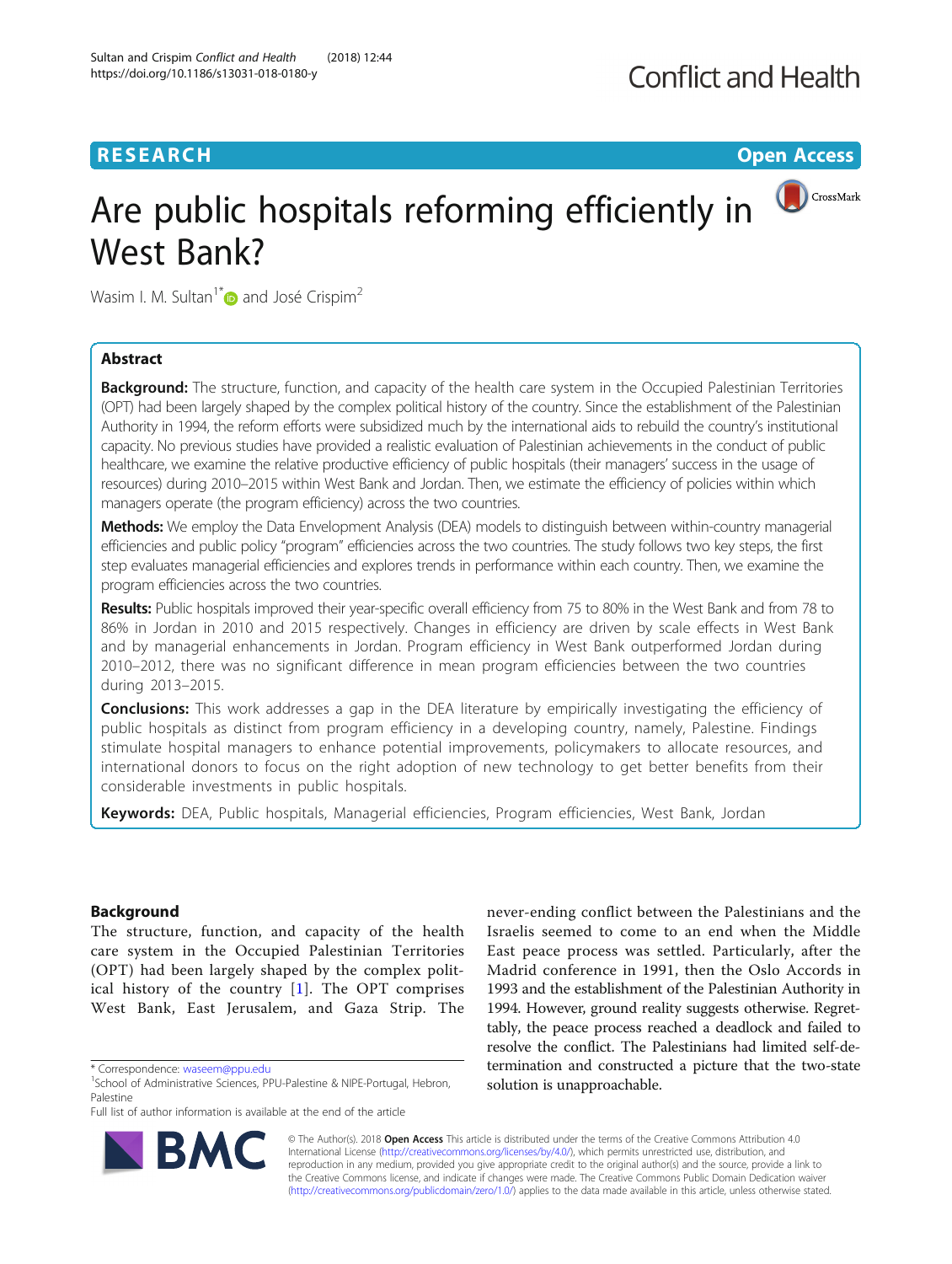Since 1994, the administration of the public health care providers in West Bank and Gaza Strip was transferred from the Israeli Civil Administration to the Palestinian Ministry of Health. However, the other health providers named: The United Nations Relief and Works Agency for Palestine Refugees in the Near East (UNRWA), the Non-Governmental Organizations NGOs, and for-profit private health organization continued as they had been before [[2\]](#page-12-0). Later, the ongoing reform efforts in rebuilding the providers' capacity have been largely subsidized by international aids. These external funds are efforts by the international community to resolve the conflict in Palestine-Israel through economic encouragements [[3\]](#page-12-0), of which, about 8% is dedicated to the healthcare sector [\[4](#page-12-0)].

Although noticeable improvements have been made in the physical capacity of public healthcare providers [[5\]](#page-12-0), no previous studies have examined the efficient use of the considerable financial and technical investments in public hospitals. Estimating their managers' efficiency of and the influence of reform efforts on efficiency provide insights to key decision makers in the provision of public health care services in West Bank. Managers who make decisions on operational practices and policymakers who may influence the operating environment through regulations may benefit from the attended measurement. Further, International donors who subsidize the capacity building of the country's public hospitals may organize their efforts more efficiently.

The hospital productive efficiency entails the use of minimum input to produce a given level of output. In this work, we separate efficiencies of hospital managers themselves (identified as managerial efficiency in this research project) from the efficiencies of policies within which managers operate (identified as program efficiency) by following the method of Charnes et al. (1981) [[6](#page-12-0)]. Health reform policies may support better use of resources or hamper the ability of the hospitals to transform resources into outputs [\[7](#page-12-0)]. Therefore, it is reasonable to consider the accumulated efforts of both hospital managers and policy-makers as reform efforts in delivering health care services across public hospitals.

To measure relative productive efficiency, we compare the observed performance of a hospital with an empirical production frontier based on the best results obtained from a homogeneous group of hospitals. About reform policies, a good understanding of the relative Palestinian achievements in the conduct of public healthcare delivery could be suggestive when considering the comparability with Jordan.

We employ the two basic Data Envelopment Analysis (DEA) models, namely the CCR model developed by

Charnes et al. (1981) [[6\]](#page-12-0) and the BCC model developed by Banker et al. (1984) [[8\]](#page-12-0). DEA is a methodology that has been successfully used to evaluate the performance of different healthcare markets [[9\]](#page-12-0).

This paper builds on the method of Charnes et al. (1981) [\[6](#page-12-0)]; we follow their two-key steps procedure, in the first step, we analyze the managerial efficiency of public hospitals within each country, West Bank and Jordan. Then, in the second step, we notionally drop the inefficiencies of the first step, and we run a DEA exercise to evaluate the efficiency of a merged set of all the hospitals from the two countries. The observed inefficiencies in the second step are attributable to differences in programs (reform policies) in each country rather than to hospital management.

### Research problem

A recent report of the World Health Organization (WHO) describes the health care system in the OPT as functioning under pressure of rapid population growth, deteriorating economy and lack of adequate financial support [\[10](#page-12-0)]. Therefore, addressing the efficiency of public hospitals in the OPT is an important consideration for managers, policymakers, and international donors [[11](#page-12-0)]. The available literature describes the status of the Palestinian healthcare system, although often highlighting the weaknesses and the political constraints, had inadvertently dropped the historical associations with Jordan. Further, doesn't provide performance measures from a realistic point view to judge the Palestinian achievements in respect of healthcare delivery.

Hamdan & Defever (2002) [\[2\]](#page-12-0) identified the unique characteristics of the transitional settings such as the geographical separation between West Bank and Gaza Strip; the pressure of international donors; and the deteriorating economic conditions among others. Giacaman et al. (2003) [\[4\]](#page-12-0) analyzed the obstacles that faced reform efforts. Batniji et al. (2009) [[12](#page-12-0)] described the health and well-being conditions in the OPT and the maternal and child health issues. Giacaman et al. (2009) [\[1](#page-12-0)] described the distorted and fragmented healthcare system in the OPT. Others provided statistical evidence on the Palestinian healthcare practices and healthcare professionals [[5](#page-12-0), [13](#page-12-0)–[16\]](#page-12-0). Finally, in their qualitative study, Shahawy & Diamond (2016) [[17](#page-12-0)] show the negative impact of geographical barriers and military occupation in the OPT on the training of the Palestinian medical students.

To meet the information needs of public authority and international donors, we provide a realistic benchmark to judge the country's relative performance concerning public healthcare delivery in West Bank. We pay attention to performance in West Bank and Jordan from two perspectives, the managerial practice perspective within the country and the policy perspective (programs) across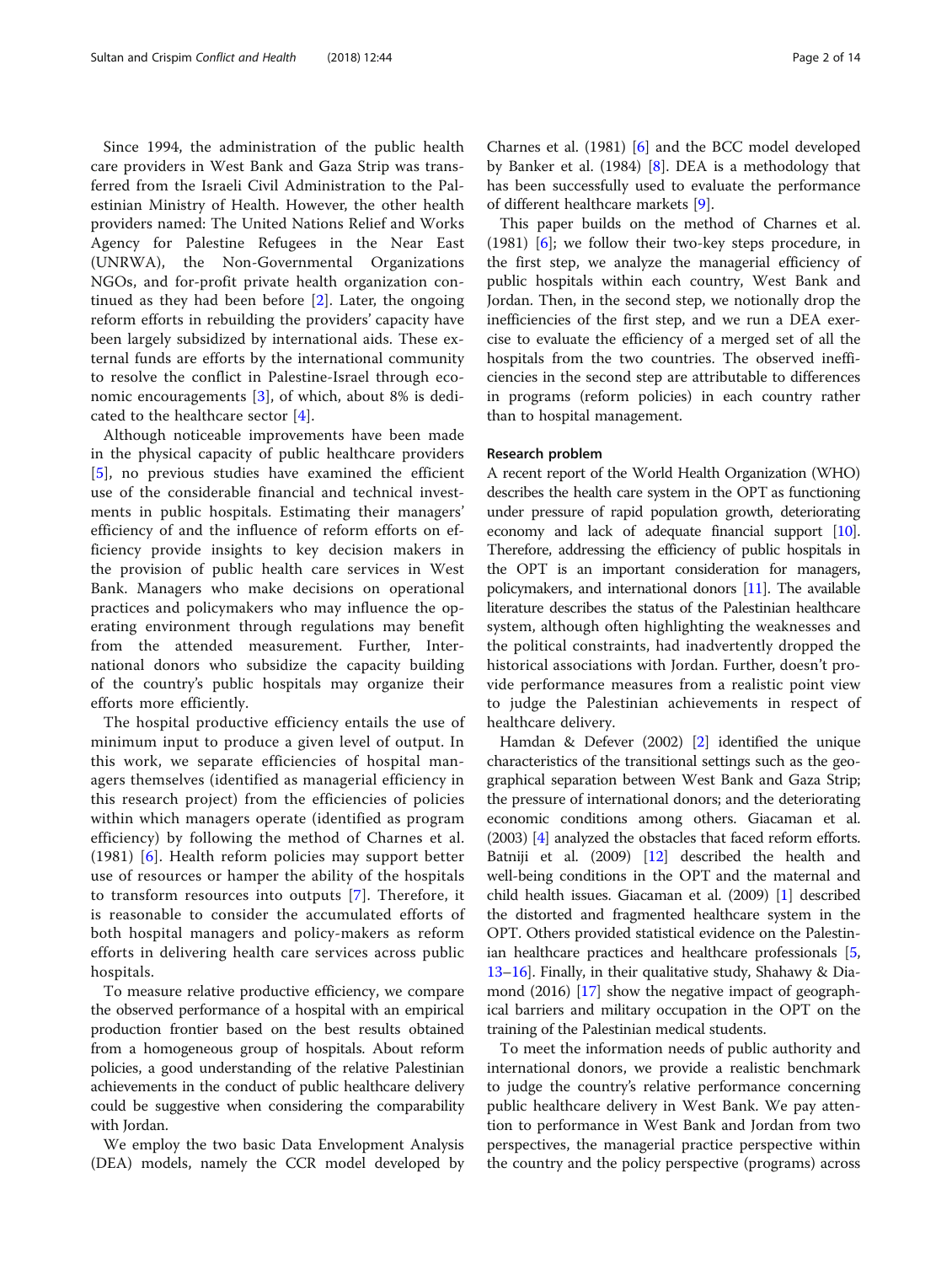the two countries. Therefore, the study goes to answer the following research question: as compared with Jordan, are the public hospitals reforming efficiently in West Bank?

## The comparability between West Bank and Jordan

On 24 April 1950, the "The Emirate of Trans-Jordan" unified with West Bank into one state of "The Hashemite Kingdom of Jordan" that comprised the East and the West Banks of the River Jordan. During 1950–1988 the public health care system in West Bank evolved as part of the public healthcare system in Jordan. Although administered by the Israeli Civil administration during 1967–1994, the institutional affiliation of healthcare providers in West Bank was to the Jordanian Ministry of Health during the latter period.

On 31 July 1988, King Hussain of Jordan broke off all the administrative and legal ties with the Israeli-Occupied West Bank [\[18\]](#page-12-0). The disengagement decision represents a turning point in a long story of Jordan's relations with the Palestinians [[19](#page-12-0)], and initiated new perspectives in the strategy and actors of the peace process in the Middle East [\[20](#page-12-0)].

The post-disengagement settings allowed for an effective role of the Palestinian Liberation Organization (PLO) to act internationally as the sole legitimate representative of the Palestinians and challenged PLO to shoulder the Palestinian responsibilities [\[21](#page-12-0)]. Even though, the historical associations between Jordan and the Palestinians brand Jordan's stake in the Palestinians' life as unavoidable [[22\]](#page-12-0). Roughly, to date, around onehalf of the Jordanian population is of Palestinian ancestry [\[21](#page-12-0), [23\]](#page-12-0).

Examples of interrelations are numerous: the Jordanian curriculums, legislation, and the healthcare regulations continued to be applied in West Bank in the early nineties. Further, as well as many other sectors, the Jordanian healthcare institutions were the only recognized boards in the Palestinian healthcare markets. To date, the Palestinian Medical Association in Ramallah is part of the Jordanian Medical Association in Amman. The − 250 beds- hospital "Al Makkassed" in East Jerusalem is still recognized as a teaching hospital by the Jordanian Medical Board [[24\]](#page-12-0). Another public − 275 beds- hospital in Hebron which is officially called "Hebron Governmental Hospital" is still recognized among the public as "Alia" after the name of the daughter of King Hussain "Princess Alia." The same observation goes to "Al Hussain Hospital" in Bethlehem. Finally, bearing in mind that medical professionals are key decision-makers in healthcare delivery and their institutional background has impacts on their decisions, the proportion of accredited Palestinian specialists by the Jordanian Medical Council is not insignificant.

## The measurement of relative efficiency in the health care context

The question of measuring productive efficiency and its importance for the economic policymakers was best stated sixty years ago in the seminal work of Farrell (1957) [[25](#page-12-0)]. Farrell succeeded to solve the problem of measuring productive efficiency by combining the measurement of multiple inputs into a single satisfactory measure of efficiency. Farrell's method to estimate productive efficiency compares the observed performance of an organization or industry with an empirical production frontier based on the best results obtained in practice.

Charnes et al. (1978) [[26\]](#page-12-0) operationalized Farrell's approach and introduced the Data Envelopment Analysis (DEA) methodology to measure the efficiency of a homogeneous group of Decision-Making Units (DMUs). DMU is any productive organization "from a small shop to a hospital to a whole economy." DEA is a nonparametric linear programming-based method for performance evaluation where multiple performance dimensions exist [[27](#page-12-0)]. The method develops best performers frontier and assigns efficiency score for non-frontier hospitals according to their distance to the efficient frontier. In DEA literature, the measurement of efficiency for performance improvement could be tackled from two perspectives; the input contraction (input-oriented DEA models) and the output expansion (out-put oriented DEA models).

The basic DEA model, known as the DEA-CCR model in the literature, assumes Constant Returns to Scale (CRS) in hospital operations. In practice, not all DMUs operate at an optimal scale. Førsund & Hjalmarsson (1974) [[28](#page-12-0)] introduced the decomposition of Farrell's original measure of productive efficiency into separate scale efficiency and technical efficiency. Then, using the piece-wise linear frontier, the decomposition was considered by Banker et al. (1984) [[8\]](#page-12-0) in the DEA-BCC model which accounts for Variable Returns to Scale (VRS).

DEA is the preferred method when evaluating health care providers as it has many advantages: (1) DEA is a non-parametric method and doesn't require a prescribed functional form. (2) Can handle multiple variables and produce a single measure of efficiency. (3) Each hospital is compared with every other hospital in the sample to estimate the best performers frontier. (4) It avoids the need for prices or prior assumptions of weights [\[29,](#page-12-0) [30](#page-12-0)]. Due to the multiple-product nature of hospitals and the multiple-value of various stakeholders, hospitals received the most research attention in DEA empirical works [[31](#page-12-0)–[33](#page-12-0)]. One of the first applications of DEA was to assess the efficiency of policies within which managers work as separate from the efficiencies of the managers themselves [\[6](#page-12-0)].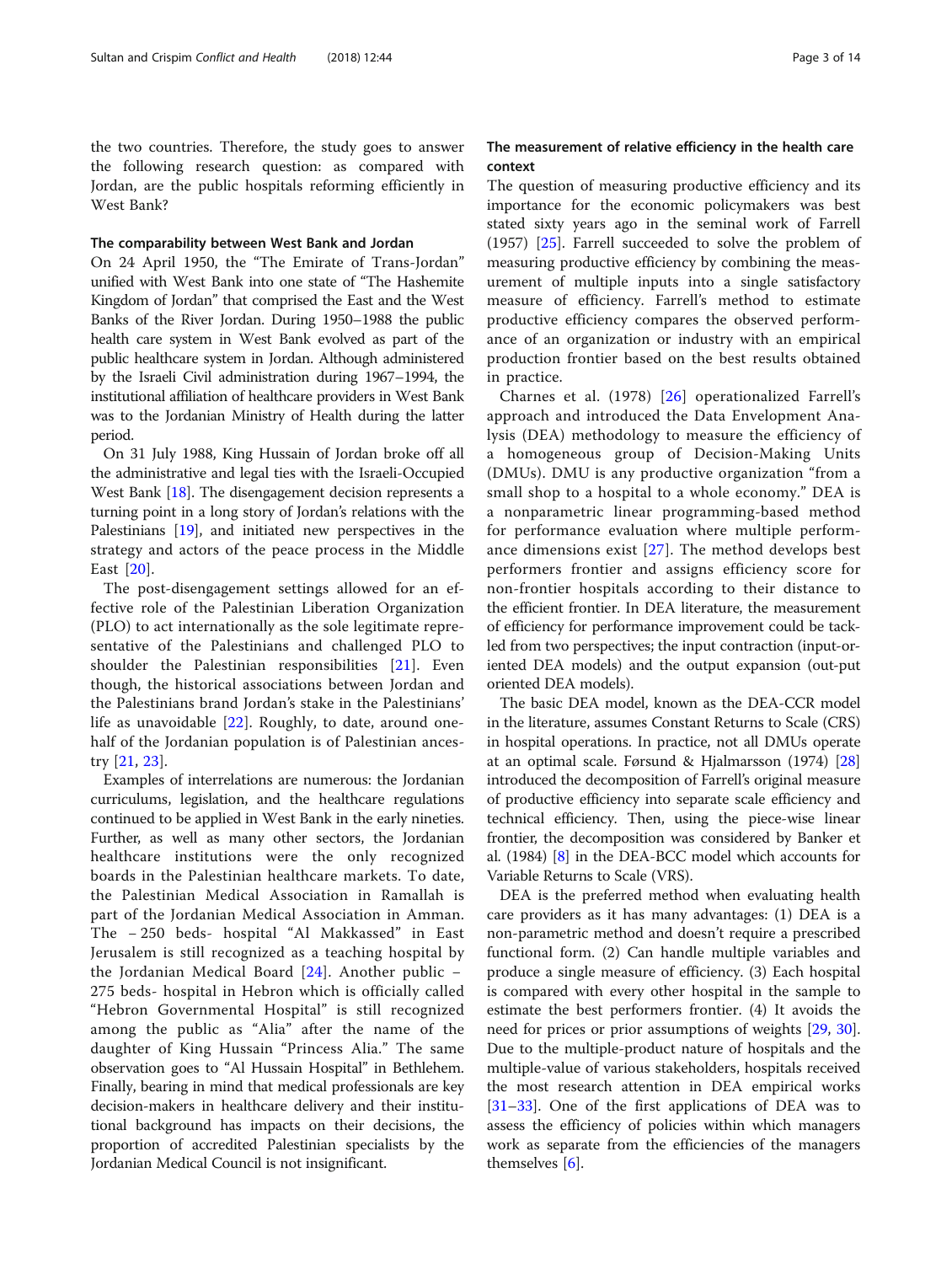Based on literature review, Hollingsworth (2008) [[30](#page-12-0)] found that researchers applied DEA to compare the efficiency of hospitals across countries to gain insights into the efficiency of different means of healthcare delivery. It has often been used to evaluate the outcomes of care providers and health reforms [\[34,](#page-12-0) [35\]](#page-12-0). A recent theme in DEA literature evaluates the health care systems across countries [[36](#page-12-0), [37](#page-12-0)].

## Methods

#### Sample and data

The relevant data in West Bank and Jordan was extracted from the annual health reports published by the Palestinian Ministry of Health (PMoH) and the Jordanian Ministry of Health (JMoH) respectively. The two ministries of interest publish the annual statistical reports on a yearly basis, and both reports are structured alike. The published raw data reflects the real quantities of the operational data among the working hospitals.

We analyzed two nationally representative sets of public hospitals during 2010–2015. Out of 13 public hospitals in West Bank, the analysis included 11 hospitals (66 observations), they utilize 1377 beds which make up 97.4% of the total public hospital beds in West Bank. We excluded a newly established hospital and another psychiatric hospital. Further, the public hospitals in the Gaza Strip are excluded. The relevant data of hospitals working in Gaza Strip is unreliable due to the Palestinian internal conflict since 2006 which escalated with the split of the Palestinian Authority into one government in Gaza and another in West Bank. Therefore, the scope of this papers is to examine efficiency in West Bank [\[11](#page-12-0)].

Table 1 Public Hospitals in Jordan and West Bank 2015

As for Jordan, out of 30 public hospitals, we analyzed 22 hospitals during 2010–2015 (132 observations), three psychiatric hospitals, two obstetric hospitals, and one pediatric hospital were excluded. The excluded hospitals don't comply with the common input-output measures applied in this study. Then, to avoid bias in our judgment on performance in West Bank, we excluded the largest two hospitals in Jordan as they are three times larger than any hospital in West Bank [\[24,](#page-12-0) [38\]](#page-12-0). Table 1 illustrates the sample characteristics during 2015.

Despite the advantages (mentioned before) of using DEA to evaluate healthcare providers, the pitfalls in DEA methodology should be managed carefully [[39](#page-12-0)]: (1) The state of homogeneity among hospitals, all the investigated hospitals are general hospitals owned and administered by the government, they provide primary and secondary care. However, in Jordan and West Bank, tertiary healthcare is provided by non-public hospitals. (2) The number of inputs and outputs when compared with the number of hospitals. Golany & Roll (1989) suggested a rule of thumb that the number of DMUs is, at least, twice the number of inputs and outputs [[40\]](#page-12-0). To achieve this requirement, we followed Boussofiane et al. (1991) [[41](#page-12-0)] and treated each hospital in each year as an observation and then scored all the observations simultaneously  $[41]$  $[41]$ . (3) The clear purpose of measurement applied in this research project, to disentangle the program efficiency from the management efficiency by empirical records obtained from public hospitals. (4) The importance of orientation. The public hospitals have the mission of serving the public demand as given and must manage their limited resources accordingly. Hence, when seeking efficiency assessments, it is

|                 | 22 public hospitals in Jordan |      |     |                   |      | 11 public hospitals in WB |                     |      |  |
|-----------------|-------------------------------|------|-----|-------------------|------|---------------------------|---------------------|------|--|
|                 | Hospital                      | Beds |     | Hospital          | Beds |                           | Hospital            | Beds |  |
| J <sub>01</sub> | AL-Zarga                      | 496  | J12 | AL-Ramtha         | 110  | P01                       | Yatta               | 36   |  |
| J <sub>02</sub> | Princess Basma                | 202  | J13 | Princess Raya     | 94   | P02                       | Salfit              | 50   |  |
| J <sub>03</sub> | Prince Faisal                 | 178  | J14 | Ghor Al-Safi      | 82   | P03                       | Jericho             | 54   |  |
| J04             | Jarash                        | 116  | J15 | Mua'th Bin Jabal  | 75   | P04                       | Nablus/Watani       | 55   |  |
| J05             | Al-Hussein/Salt               | 152  | J16 | Oueen Rania       | 72   | P05                       | Qalqillya           | 58   |  |
| J06             | Dr. Jameel Totanji            | 140  | J17 | AL-Mafrag         | 70   | P06                       | Tulkarm             | 117  |  |
| J07             | Ma'an                         | 131  | J18 | Al-Yarmouk        | 67   | P07                       | Beit Jala (Hussain) | 131  |  |
| J08             | AL-Iman                       | 130  | J19 | AL-Shuneh (South) | 60   | P08                       | Jenin               | 163  |  |
| J09             | AL-Karak                      | 165  | J20 | Abu - Obaidah     | 60   | P09                       | Nablus/Rafidia      | 200  |  |
| J10             | AL-Nadeem                     | 120  | J21 | Eiman\ma'di       | 58   | P <sub>10</sub>           | Ramallah            | 238  |  |
| J11             | Prince AI-Hussein             | 120  | J22 | Princess Salma    | 38   | P11                       | Hebron (Alia)       | 275  |  |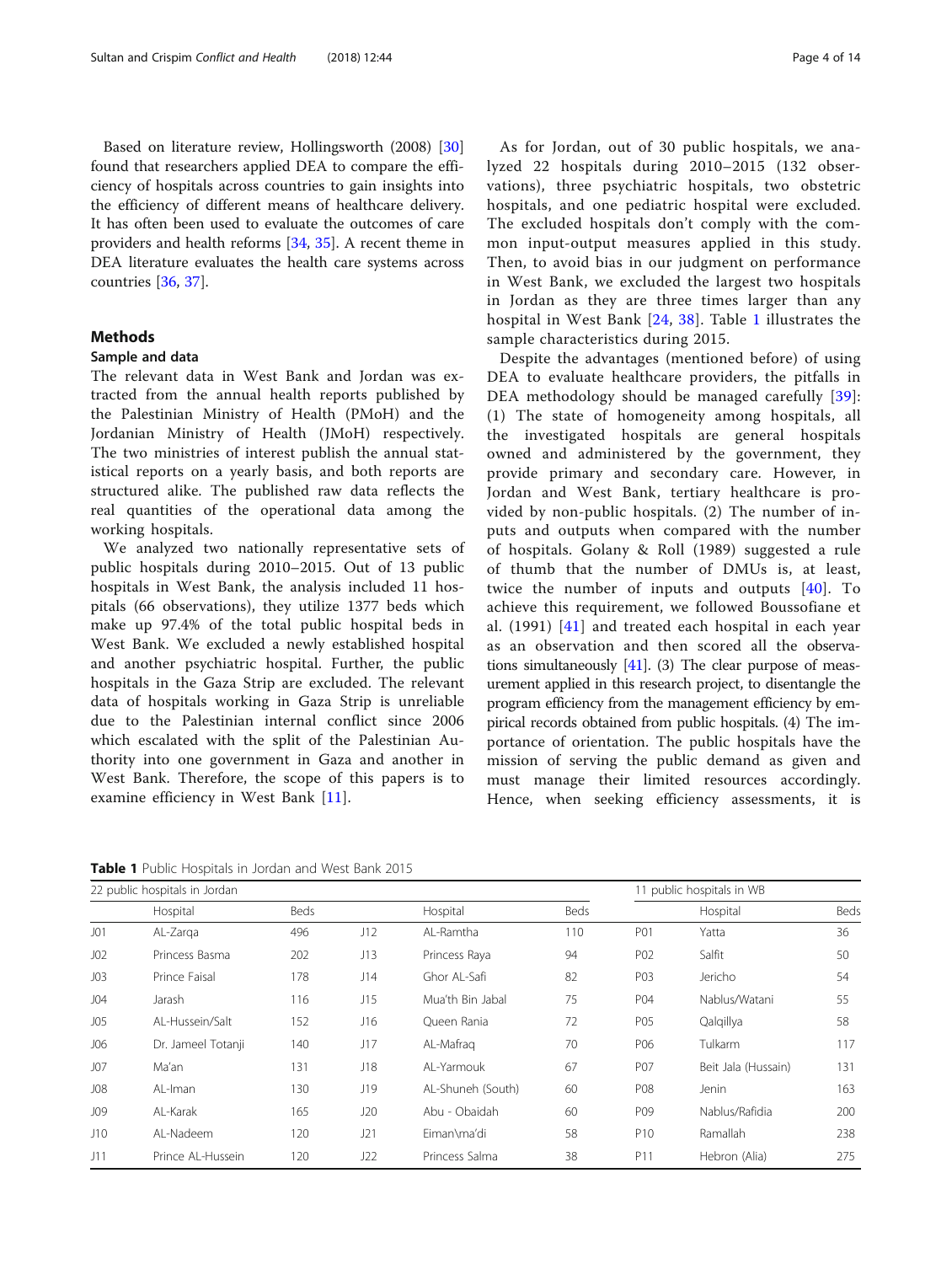recommended to employ the input-oriented DEA models with the aim of input minimizing given a certain level of outputs [\[42](#page-12-0)]. We applied the DEA-CCR and the DEA-BCC models to score the overall efficiency, managerial efficiency, and scale efficiency [\[8](#page-12-0), [26\]](#page-12-0).

## The production model of public hospitals

There is no standard set of input-output measures in the DEA literature to analyze the efficiency of hospitals [\[43](#page-12-0)]. The fundamental principle, to identify variables, is to have a clear understanding of the "process" being evaluated among hospitals [\[44\]](#page-12-0). We used input-output measures that represent the efficiency of access to health care services across hospitals from a productive perspective (technical efficiency) rather than from an economic perspective (economic efficiency). The applied input-output mix in this research project had been used by many researchers in DEA literature [\[45,](#page-12-0) [46](#page-12-0)]. It is worth noting that this mix is a top priority for both managers and policy makers to improve access to health care services in an unstable context, namely, Palestine.

We used output measures that represent the level of social orientation in public health, measures gauge the benefits achieved in respect of three functional areas; admissions (inpatient days), outpatient visits, and emergency services. We used inputs that characterize the employed labor and capital to produce hospital services.

The three main output measures are: (1) inpatient services as measured by the total number of annual care days rather than a number of cases to account for case-mix adjustment  $[47]$  $[47]$ ; (2) outpatient services as measured by the total number of annual visits  $[43]$  $[43]$ ; and (3) the emergency services as measured by the total annual number of cases served without admission  $[45]$  $[45]$ .

On the input side, labor input measures represent three groups of personnel, the full-time employed doctors, the full-time healthcare personnel (e.g., nurses and technicians in para-medical departments), and the full-time administrative personnel [[43,](#page-12-0) [48](#page-13-0)]. The number of hospital beds represents the capital input measure [[49\]](#page-13-0). Table 2 presents the distribution of input-output variables used during the study period from 2010 through 2015.

## Within-country analysis: the assessment of overall and managerial efficiencies

This step of analysis applies the basic DEA models; the CCR model [[26](#page-12-0)] and BCC model [[8\]](#page-12-0), the CCR model estimates the overall efficiency and the BCC model estimates the managerial efficiency. Then, in the next step, we apply a procedure developed by Charnes et al. (1981) [[6\]](#page-12-0) to estimate program efficiency. The type of information drawn from these models achieves our research objective.

When longitudinal data is available for hospitals, different ways of analyses can provide alternative views on hospital performance. Window Analysis and DEA-Malmquist Index are known in the DEA literature to approach the efficiency changes over time [\[50](#page-13-0), [51\]](#page-13-0). These methods elaborate further on the performance changes of the individual hospital. However, we are looking for a realistic indicator to evaluate the relative success of the evolving public hospital services in West Bank in respect of Jordan, rather than to produce individual tables for each hospital.

We conducted a 6-year evaluation of two sets of hospitals from 2010 to 2015. The first set comprises 66 observations in West Bank. The second set comprises 132 observations in Jordan. We applied a procedure that captures the year-specific variability in performance of hospitals [[41,](#page-12-0) [52](#page-13-0)]. For each country, we treated every hospital as a different DMU every year; the yielded DEA estimates are the observed relative efficiencies compared with best performers over the six years of study within the country. The applied

**Table 2** Distribution of input-output measures during the period 2010–2015

| Period             |                       | Input measures |                                   | Output measures     |                     |                        |                           |                    |
|--------------------|-----------------------|----------------|-----------------------------------|---------------------|---------------------|------------------------|---------------------------|--------------------|
|                    | Hospital beds<br>(X1) |                | Doctors FTEs <sup>a</sup><br>(X2) | Health FTEs<br>(X3) | Admin, FTEs<br>(X4) | Inpatient days<br>(Y1) | Outpatient visits<br>(Y2) | EM. visits<br>(Y3) |
| West Bank $N = 66$ |                       |                |                                   |                     |                     |                        |                           |                    |
| $2010 - 15$        | Mean                  | 116            | 48                                | 180                 | 75                  | 36,765                 | 40,540                    | 63,632             |
|                    | St. Dev.              | 9              | 3                                 | 12                  | 3                   | 3380                   | 3262                      | 3871               |
| Jordan $N = 132$   |                       |                |                                   |                     |                     |                        |                           |                    |
| $2010 - 15$        | Mean                  | 113            | 76                                | 270                 | 74                  | 25,158                 | 105,283                   | 75,598             |
|                    | St. Dev.              | 6              | 6                                 | 11                  | 3                   | 1545                   | 6481                      | 4163               |

<sup>a</sup>FTEs, Full-Time Employees. EM, Emergency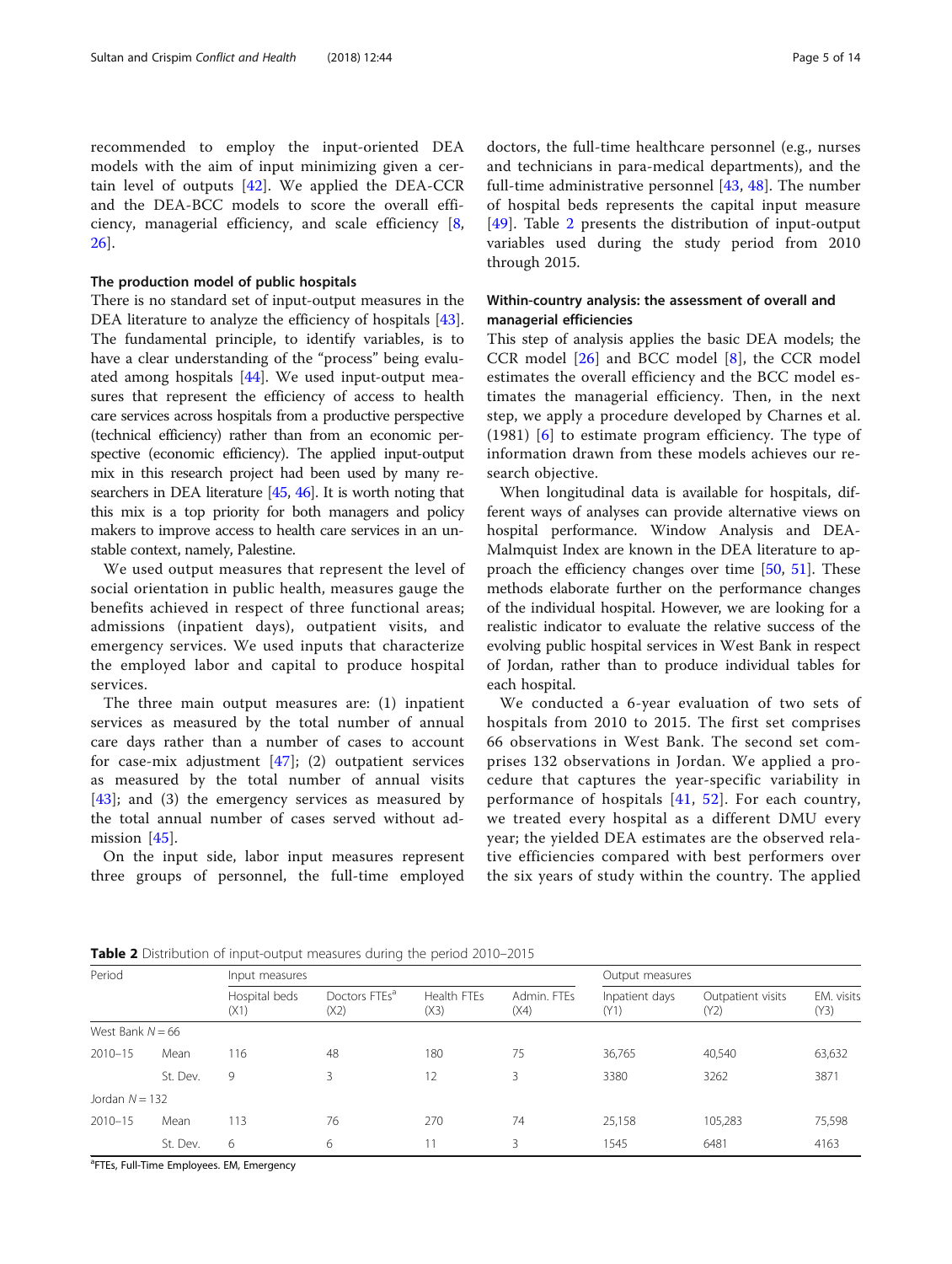procedure avoids the misleading results of efficiency change between consecutive years when DEA assessment is carried out separately for each year. Since performance measurement is relative, the increase in efficiency of one hospital between consecutive years could be attributed to an actual improvement or attributed to a regress in the efficiency (frontier shift) of the whole set of hospitals. Moreover, the simultaneous assessment of 66 Palestinian observations and 132 Jordanian observations improves the discrimination power of the DEA estimator [[44](#page-12-0)]. The mathematical linear programming formulation of the CCR and BCC models is presented in [Appendix A](#page-9-0).

It is informative to know whether any inefficiency is the consequence of hospitals' scale of operations or managerial practices. Scale inefficiency informs how far a hospital is operating from the most productive size for a given input-output mix. To help managers capture the components of inefficient operations, the sequential analysis of the DEA-CCR and the DEA-BCC models allow for the computation of three types of efficiencies [[53\]](#page-13-0):

- (1) Overall efficiency (OE) as measured by the distance to the DEA-CCR frontier.
- (2) Pure technical efficiency (identified as managerial efficiency (ME) in this work) as measured by the distance to the DEA-BCC frontier.
- (3) Scale efficiency (SE) which reflects the proportion of inefficiency caused by the given scale of operations. It is measured by the ratio DEA-CCR score/DEA-BCC score.

## Across country analysis: the assessment of program efficiency

We follow the work of Charnes et al. (1981) [[6\]](#page-12-0) to evaluate the program efficiency of public healthcare delivery in West Bank compared to Jordan. An attempt would be valid if the managerial inefficiency within the country is notionally eliminated and all the hospitals are treated as being managerially efficient. This adjustment could be made by moving inefficient hospitals to their frontier within each set of hospitals. As we applied input-oriented DEA-BCC, reducing all the inputs by the estimated inefficiency score will position all the hospitals on the efficient frontier of their country. After these adjustments have been made up, the new DEA-BCC assessment is carried out comprising a merged sample of all hospitals from West Bank and Jordan  $(66 + 132)$ 198 observations). Hence, any new inefficiencies observed will be attributable to the country's public

policy and reform efforts rather than to local hospital management.

## Results and discussion

As we are employing input-oriented DEA models, in this sense, the resulting efficiency score of a given hospital has the following operational information: it is the maximum proportion of input levels the hospital, if efficient, should spend to secure at least its current output level. For example, efficiency score of 0.85 for a hospital means that this hospital should have used only 85% of what it had expended or could save 15% of its resources while producing the same observed output levels. Inefficient hospital benchmarks a composite hospital of its reference set to improve performance. Because we are addressing market level rather than hospital level, the technique used to design a reference set at hospital level is out of the scope of this work [[41](#page-12-0), [54,](#page-13-0) [55](#page-13-0)].

The following subsections are organized according to our research objective and convey three main results: (1) Overall and managerial efficiency scores of 66 Palestinian observations; (2) Overall and managerial efficiency scores of 66 Jordanian observations; and (3) the reforming efficiency scores across the two countries.

## Overall efficiency and managerial efficiency of public hospitals in West Bank

Figure [1](#page-6-0) illustrates the Palestinian results presented in Table [3](#page-6-0), the year-specific mean efficiency scores of 11 public hospitals. Overall Efficiency scores (OE) represent the relative performance as measured by the radial distance to the best performers among the 66 Palestinian observations. The DEA-CCR scores revealed ten efficient observations (15%) in the overall sense. In this regard, these hospitals are managerially efficient and operating under optimal scale. Managerial Efficiency (ME) shows 20 observations efficient (30%) as given by the DEA-BCC scores, the difference observed in some efficient hospitals is the scale inefficient observations, these are ten hospitals.

The overall efficiency as given by the year specific mean CCR scores improved during the study period from 75% in 2010 to 80% in 2015. Even though, hospitals in 2015 could produce the observed level of outputs using 20% fewer inputs than they did. It is worth noting the peak "overall efficiency" is 81% in 2012. The large investment of the Palestinian Ministry of Health in installing the Medical Information System in public hospitals during 2011; this may explain progress achieved in efficiency in 2012. The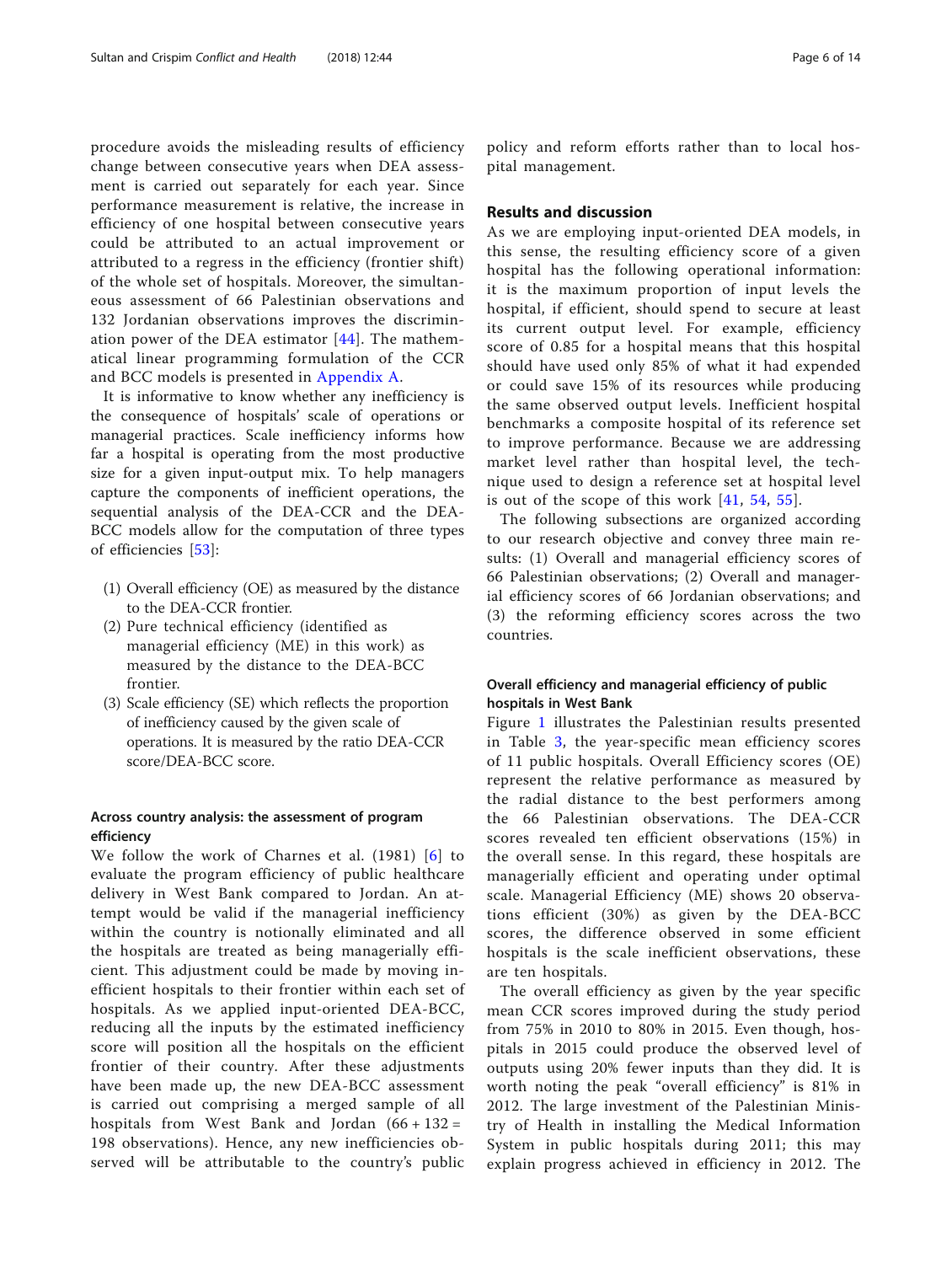<span id="page-6-0"></span>

Table 3 Year-specific means, efficiency scores of hospitals in West Bank and Jordan

| West Bank ( $N = 66$ )          | 2010           | 2011         | 2012           | 2013           | 2014           | 2015 <sup>b</sup> | Average Total |
|---------------------------------|----------------|--------------|----------------|----------------|----------------|-------------------|---------------|
| Overall efficiency <sup>a</sup> |                |              |                |                |                |                   |               |
| Mean efficiency                 | 0.75           | 0.75         | 0.81           | 0.78           | 0.77           | 0.80              | 0.78          |
| Efficient hospitals             | $\overline{2}$ |              | $\overline{2}$ | $\overline{2}$ | $\overline{2}$ | 1                 | 10            |
| Managerial efficiency           |                |              |                |                |                |                   |               |
| Mean efficiency                 | 0.85           | 0.87         | 0.88           | 0.87           | 0.87           | 0.88              | 0.87          |
| Efficient hospitals             | $\overline{4}$ | 3            | 3              | 3              | $\overline{4}$ | 3                 | 20            |
| Scale efficiency                |                |              |                |                |                |                   |               |
| Mean efficiency                 | 0.88           | 0.87         | 0.92           | 0.90           | 0.89           | 0.91              | 0.90          |
| Efficient hospitals             | $\overline{2}$ | $\mathbf{1}$ | $\overline{2}$ | $\overline{2}$ | $\overline{2}$ | 1                 | 10            |
| Jordan $(N = 132)$              | 2010           | 2011         | 2012           | 2013           | 2014           | 2015              | Average Total |
| Overall efficiency              |                |              |                |                |                |                   |               |
| Mean efficiency                 | 0.78           | 0.77         | 0.82           | 0.76           | 0.83           | 0.86              | 0.80          |
| Efficient hospitals             | $\overline{4}$ | $\mathbf{0}$ | 3              | $\overline{2}$ | $\overline{7}$ | 8                 | 24            |
| Managerial efficiency           |                |              |                |                |                |                   |               |
| Mean efficiency                 | 0.89           | 0.88         | 0.90           | 0.87           | 0.90           | 0.94              | 0.90          |
| Efficient hospitals             | 9              | 3            | 6              | $\overline{4}$ | 10             | 12 <sub>2</sub>   | 44            |
| Scale efficiency                |                |              |                |                |                |                   |               |
| Mean efficiency                 | 0.87           | 0.88         | 0.91           | 0.88           | 0.91           | 0.92              | 0.90          |
| Efficient hospitals             | $\overline{4}$ | $\mathbf 0$  | 3              | $\overline{2}$ | 3              | 8                 | 24            |
|                                 |                |              |                |                |                |                   |               |

<sup>a</sup>Overall efficiency (CCR scores), Managerial efficiency (BCC scores), and scale efficiency (CCR score/BCC score)

<sup>b</sup>The boldface data in 2015, because the year 2015 shapes the possible future improvements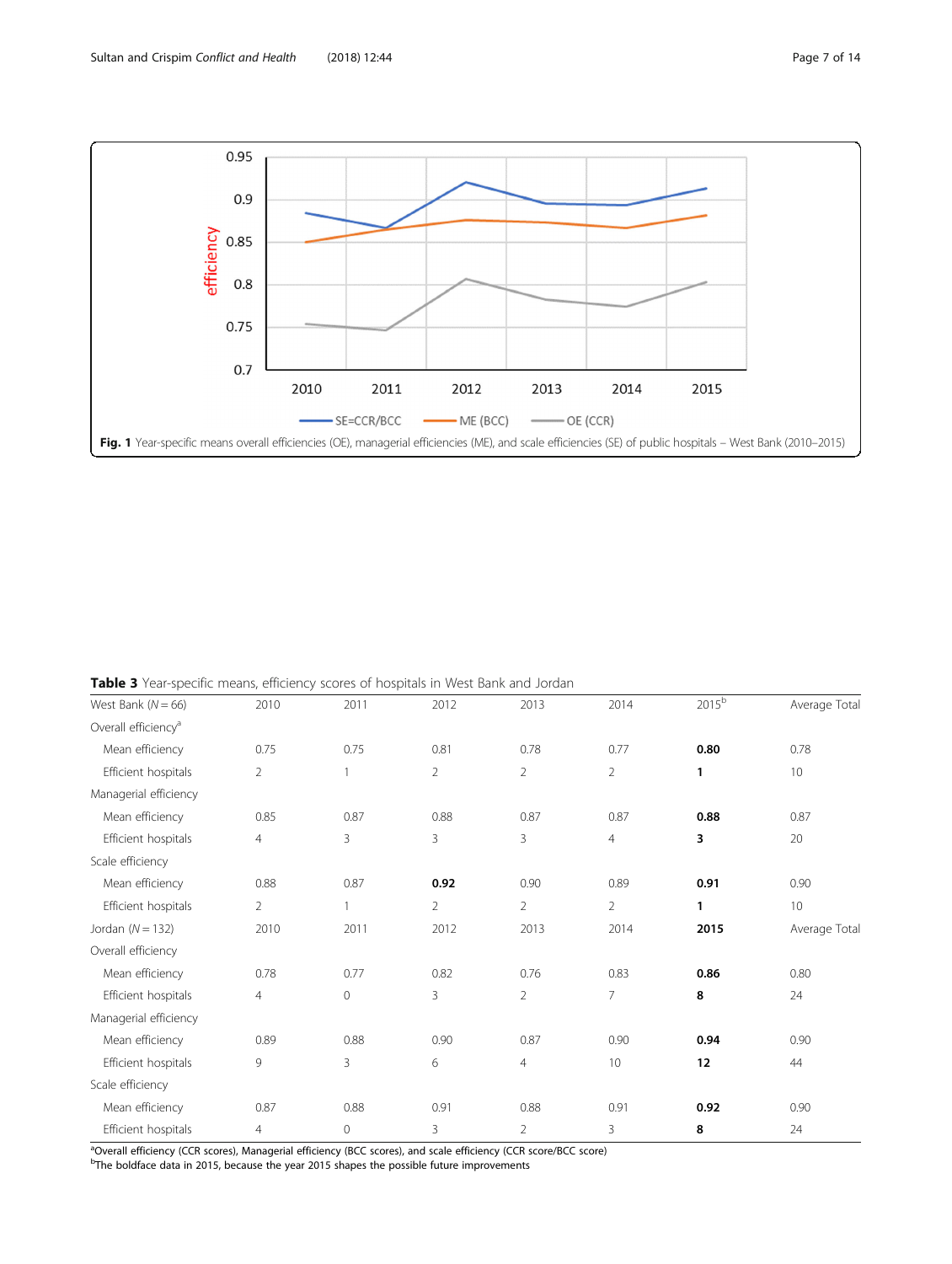year-specific managerial efficiency (ME) as given by the mean BCC scores shows a slightly positive change from 85% in 2010 to 88% in 2015.

It is useful to witness the parallel shape of scale efficiency (SE) with the overall efficiency (OE). This finding suggests that, during the study period, changes in OE are driven by changes in SE rather than by changes in ME. The mean managerial efficiency (as given by the mean BCC scores) is 88% in 2015 and suggests 12% room for performance improvement, the 12% inefficiency is mainly attributed to poor managerial practices. On the other hand, the 9% scale inefficiency is attributed to poor allocation of resources or technologies [\[48](#page-13-0)]. The year-specific individual scores are presented in Table 4 within [Appendix B](#page-10-0).

## Overall efficiency and managerial efficiency of public hospitals in Jordan

Figure 2 illustrates the results of examining the year-specific mean efficiency scores of 22 Jordanian public hospitals Jordanian hospitals (see Table [3\)](#page-6-0). Efficiency scores represent the relative performance as measured by the radial distance to the best performers among the 132 Jordanian observations.

In the overall sense, the DEA-CCR scores revealed 24 efficient observations (18%). In the managerial sense, the DEA-BCC efficiency scores show 44 observations efficient (33%). The observed difference is the 20 scale inefficient observations.

During the study period, the overall efficiency improved from 78% in 2010 to 86% in 2015. Even though, hospitals in 2015 could produce the observed level of outputs using 14% fewer inputs than they did. Managerial efficiency shows 6% possible improvement in 2015 as given by the mean BCC scores; this is mainly attributed to poor managerial practices [\[48\]](#page-13-0). On the other hand, the 8% scale inefficiency in 2015 is attributed to poor allocation of resources and technologies among the Jordanian hospitals.

The remarkable result is the consistent progress and a promising trend in managerial efficiency since 2013, from 87% in 2013 to 90% in 2014 then to 94% in 2015 as given by the DEA-BCC scores. Further, the mean year specific of managerial efficiency has a parallel shape with the overall efficiency, which reveals that progress in overall efficiency is driven by gains in managerial efficiency rather than by changes in scale efficiency. Table 5 within [Appendix B](#page-10-0) exhibits the year-specific individual scores of Jordanian public hospitals.

So far, changes in mean overall efficiency scores of public hospitals were shaped differently in West Bank and Jordan during the study period. In West Bank, efficiency progress was driven by improvements in scale efficiency levels. In Jordan, efficiency progress was driven by improvements managerial performance.

## Across country analysis: program efficiency

For comparing the health care reform efforts in West Bank and Jordan, we notionally eliminate the estimated managerial inefficiency of the first step of this study. The basic idea is to drop the inefficiencies attributed to poor managerial practices before carrying out the new assessment. Since all the hospitals have become on the efficient frontier within the country, the new assessment captures new inefficiencies that are attributable to the country's programs and not management [\[6](#page-12-0)].

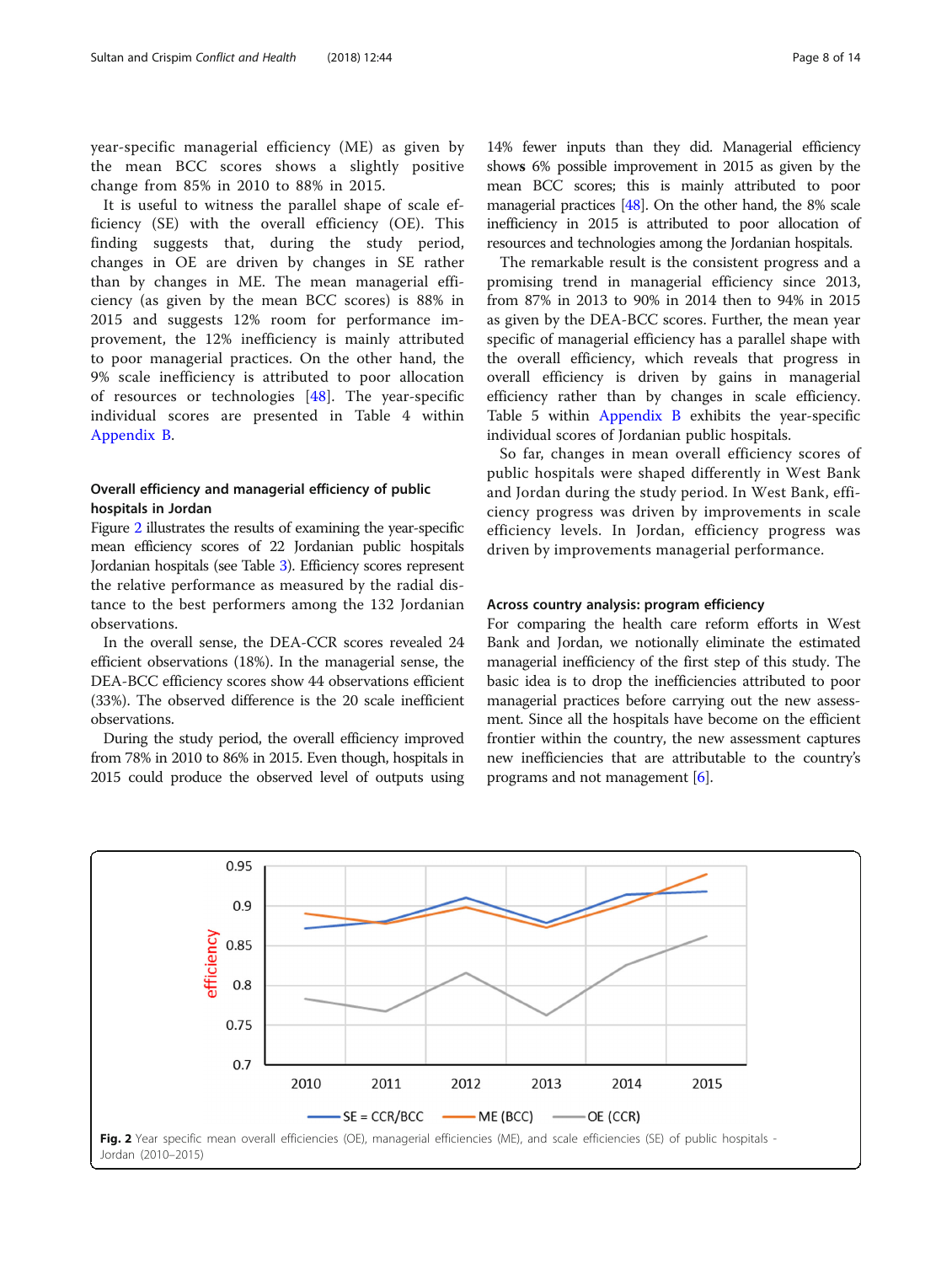

Figure 3 illustrates program efficiency scores in West Bank and Jordan as given by the DEA-BCC model, Table 6 and Table 7 within [Appendix B](#page-10-0) show the relevant results. Public hospitals' performance shows differences (0–4%) in mean program efficiency between the hospitals in the West Bank and hospitals Jordan in favor of West Bank.

A single sample T-test was conducted to determine if a statistically significant difference exists between mean program efficiency of Jordanian hospitals and mean program efficiency of Palestinian hospitals. During the first three-years (2010–2012), Jordanian program efficiency reported different mean scores compared to Palestinian program efficiency ( $p < 0.025$ ). For example, in 2010, the difference reported - 4%  $(M = 0.94, SD = 0.05)$  in favor of Palestinian programs compared to Jordanian programs t  $(21) = -2.78$ ,  $p = 0.001$ . However, during the second three-years of the study period (2013–2015), the Jordanian program efficiency reported similar mean scores  $(p > 0.025)$ . For example, in 2015, the difference reported – 1.6%  $(M = 0.96, SD = 0.05)$  in favor of Palestinian programs compared to Jordanian programs t  $(21) = -1.603$ ,  $p = 0.124.$ 

To sum up, this study addresses the relative position of Palestinian healthcare programs in West Bank after thirty years of disengagement with Jordan. In this regard, the accumulated outcomes of the two countries' programs for public hospital services are compared. Unexpectedly, findings show that the implications of Palestinian programs on efficient hospital performance have the edge over the Jordanian programs during 2010–2012. Saying it another way, in West Bank, the inefficient performance is less attributed to public programs than in Jordan during in the first three years of the study period. However, the Jordanian programs show consistent progress during the years 2011–2014. Therefore, the two countries' programs have no significant difference in program efficiency means during 2013–2015.

Although all the investigated hospitals are public and don't compete, it is felt that the market characteristics of each country may impact efficiency. Palestinian Authority applies health insurance schemes that cover most of the population. Therefore, Palestinian public hospitals are asked to meet the created high demand [[5](#page-12-0)]. The average bed occupancy rate was 88% during 2015 in the West Bank while it was 65% in Jordan during the same period that explains higher levels of capacity utilization in West Bank. Previous evidence supports the impact of bed occupancy rate on efficiency [[49,](#page-13-0) [56](#page-13-0)].

Another reason the estimated efficiency values in West Bank and Jordan may be the external international fund and the considerable amount of financial and technological investments supported by the international donor in Palestinian hospitals [\[1](#page-12-0)]. This, in turn, makes a hospital bed more equipped with medical and paramedical devices and becomes more productive. However, in our analysis, we did not include this nontraditional input, further research could be useful to investigate the level of adoption of new technologies in West Bank.

Finally, the working market-structure may influence the efficiency of a hospital. In West Bank, the percentage of public hospital beds of all the beds is 61%. In Jordan, this is 38.7% of all the beds. This could influence people seeking hospital treatment, thus determine the demand and the observed output levels. Further research on the topic to determine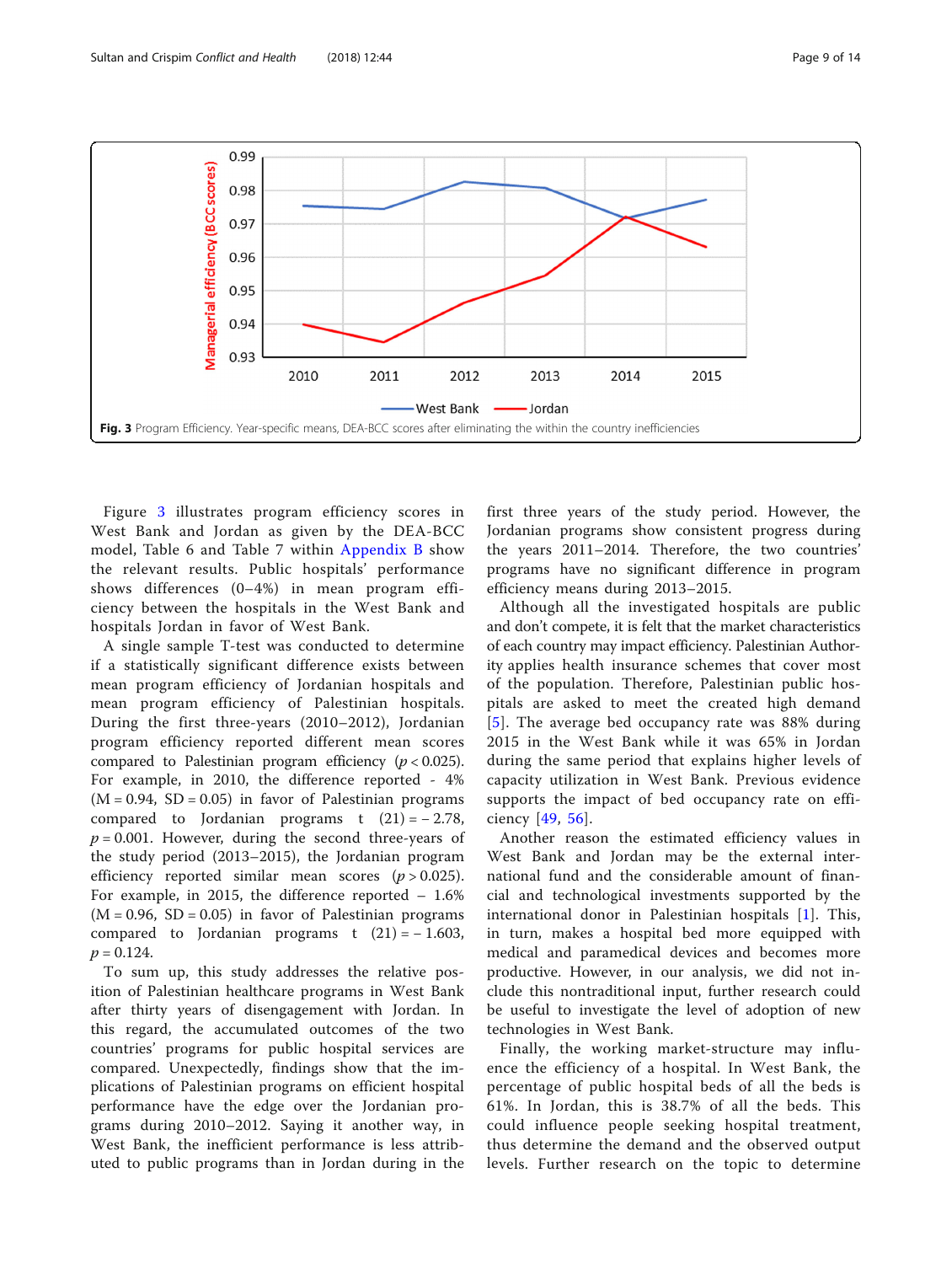<span id="page-9-0"></span>the factors that drive the outperformance of Palestinian hospitals to outperform the Jordanian hospitals is useful.

## Conclusions

Using data from 2010 through 2015, we employed the two basic DEA models and analyzed the productive efficiency of public hospital markets within West Bank and Jordan. We analyzed public hospitalization services within the distinct country conditions of the Occupied Palestinian Territories, particularly after thirty years of Jordan's decision to end the long institutional, legal, and administrative ties that prolonged from 1950 to 1988 with West Bank. After a transition period, the affiliation of the public hospitals in West Bank was transferred to the Palestinian Ministry of Health in 1994. This work makes a major contribution by extending the descriptive literature of historical associations between the Occupied Palestinian Territories and Jordan with a comparative measure of the implications of public reforms on hospital performance.

This study took the Palestinian health literature further by highlighting Jordan's ongoing stake in the Palestinian healthcare sector. Results surface the significance of operational trade-offs to enhance the productive efficiency of public hospitals by employing realistic operational indicators. Findings provide evidence of the prescribed uneven emphasis of the Palestinian public authorities on the physical capacity [[5](#page-12-0)] and the considerable amount of financial and technological investments [[4](#page-12-0)].

In West Bank, managers of the identified hospitals with poor management as given by the DEA-BCC model should investigate further their managerial practices applied in their hospitals. The Palestinian policymakers can draw from the identified scale inefficiencies an appropriate resource reallocation plan. Since the overall mean efficiency score is inadequate (78%) and scale efficiency drives the year-specific progress during the study period, the operating conditions explore the question of appropriate adoption with technological investments and the adequate managerial efforts to capture the acquired benefits of technology [\[48](#page-13-0)].

In Jordan, the average overall efficiency score recorded 80% with a promising trend in 2015. However, the changes over time were driven by managerial improvements and not scale efficiency progress. Despite the similarity in changes in hospital performance, changes were driven differently in West Bank and Jordan. Year-specific improvements were attributed to management in Jordan and attributed to new technologies in West Bank.

Health reforms contributed differently to the achieved levels of efficiency across the two countries. The inefficient performance was less attributed to policies in West Bank than the corresponding effect in Jordan. The Palestinian

policy implications on hospital performance have the significant edge over Jordan policies during 2010–2012. In Jordan, the continuous improvements in policies during 2011–2014 positioned the two countries at the same level in 2014 but turned again less supportive in 2015.

Because Egypt administered Gaza Strip during the same period West Bank unified with Jordan, and because of the lack of reliable data of hospitals in Gaza, we don't investigate the performance of public hospitals in the Gaza Strip. Further, our findings don't adjust for quality differences within or across the two countries. The scope of our analysis considers only quantities of services provided and resource distribution. Unfortunately, data associated with qualitative information, as in many other developing countries, is not available.

#### Appendix A

## The mathematical formulations of Data Envelopment Analysis model

For  $n$  Decision Making Units DMU with  $m$  inputs and s outputs, The DEA-CCR input oriented envelopment model that builds Constant Returns to Scale CRS efficient frontier has a mathematical linear programming formulation [[26](#page-12-0)]:

$$
\theta^* = \text{ Min } \theta_o \tag{1}
$$

S.T

$$
\sum_{j=01}^{j=n} \lambda_j x_{ij} \le \theta x_{io} \qquad i = 1, 2, ..., n
$$
  

$$
\sum_{j=01}^{j=n} \lambda_j y_{ij} \ge y_{ro} \qquad r = 1, 2, ..., s
$$
  

$$
\lambda_j \ge 0 \qquad j = 1, 2, ..., n
$$

Where:

DMUo represents one of the n DMUs under evaluation, and  $x_{io}$  and  $y_{ro}$  are the i<sup>th</sup> input and r<sup>th</sup> output for DMUo, respectively.

The DEA-CCR input oriented envelopment model that builds Variable Returns to Scale VRS efficient frontier requires an additional set of convexity constraint of the dual linear programming algorithm (Eq. 1); the sum of lambdas to be one. The additional constraint is written as Eq. 2  $[8]$  $[8]$  $[8]$ :

$$
\sum_{j=01}^{j=n} \lambda_j = 1.0
$$
\n(2)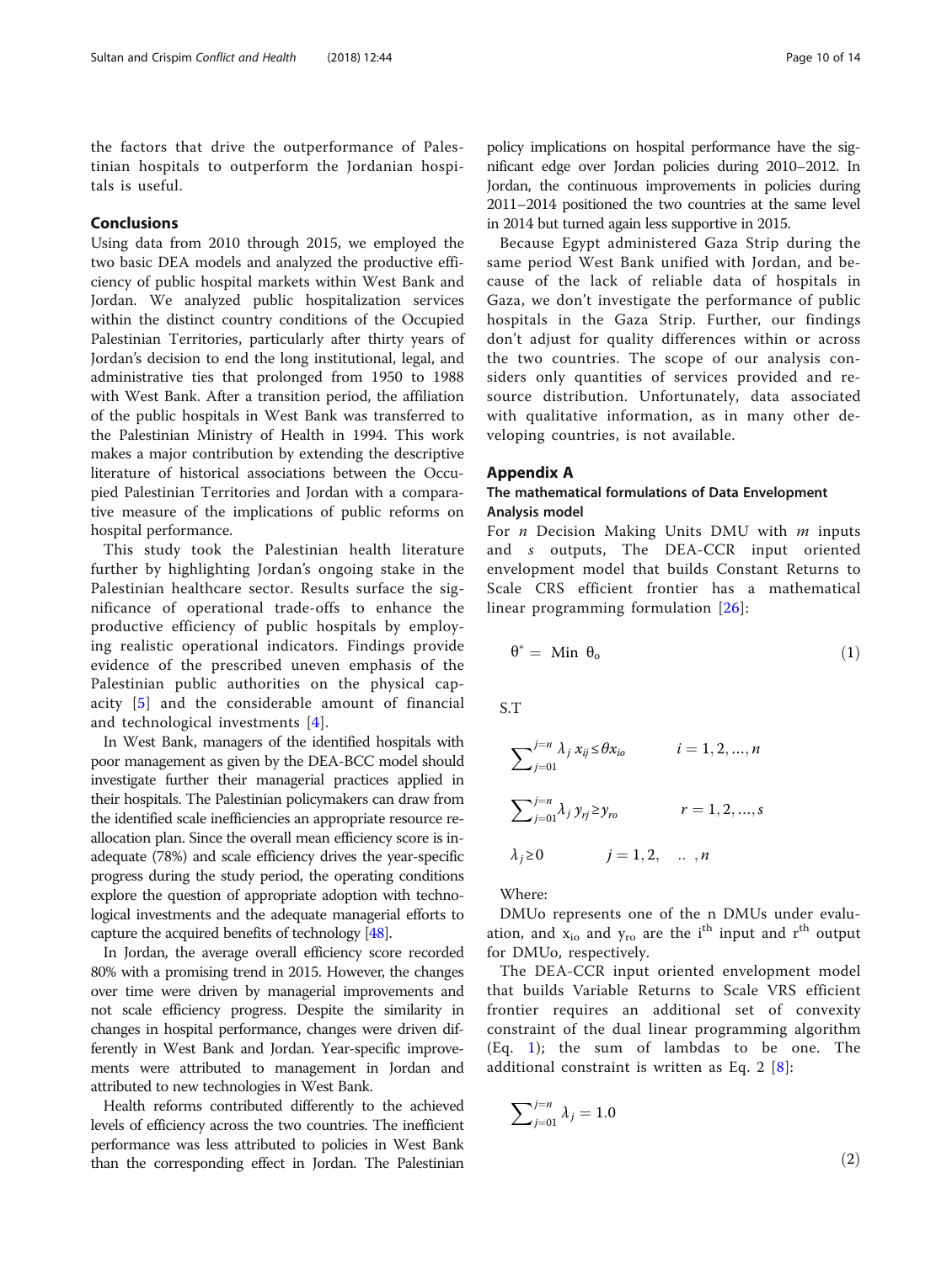## <span id="page-10-0"></span>Appendix B

Year-specific results of relative efficiency presented in Tables

|  |  | <b>Table 4</b> Year-specific relative efficiency scores of hospitals in West Bank |  |  |
|--|--|-----------------------------------------------------------------------------------|--|--|
|--|--|-----------------------------------------------------------------------------------|--|--|

| Hosp.           |      | DEA-CCR model scores |      |      |      | DEA-BCC model scores |      |      |      |      |      |      |
|-----------------|------|----------------------|------|------|------|----------------------|------|------|------|------|------|------|
|                 | 2010 | 2011                 | 2012 | 2013 | 2014 | 2015                 | 2010 | 2011 | 2012 | 2013 | 2014 | 2015 |
| P01             |      | 0.92                 |      | 0.89 | 0.98 | 0.97                 |      | 0.99 |      | 0.99 |      |      |
| P <sub>02</sub> | 0.57 | 0.66                 | 0.67 | 0.57 | 0.58 | 0.64                 | 0.83 |      | 0.88 | 0.88 | 0.9  | 0.9  |
| P03             | 0.49 | 0.51                 | 0.67 | 0.63 | 0.6  | 0.65                 | 0.84 | 0.8  | 0.88 | 0.85 | 0.83 | 0.93 |
| P04             | 0.97 | 0.93                 | 0.99 | 1    |      | 0.98                 |      | 0.95 |      |      |      | 0.99 |
| P05             | 0.88 | 0.68                 | 0.71 | 0.78 | 0.77 | 0.82                 |      |      | 0.85 | 0.89 | 0.87 | 0.87 |
| P06             | 0.62 | 0.63                 | 0.69 | 0.72 | 0.69 | 0.69                 | 0.67 | 0.71 | 0.74 | 0.76 | 0.73 | 0.73 |
| P07             | 0.73 | 0.72                 | 0.82 | 0.73 | 0.65 | 0.68                 | 0.85 | 0.79 | 0.84 | 0.75 | 0.67 | 0.69 |
| <b>P08</b>      | 0.75 | 0.78                 | 0.77 | 0.65 | 0.71 | 0.78                 | 0.77 | 0.8  | 0.77 | 0.7  | 0.76 | 0.78 |
| P09             | 0.64 | 0.64                 | 0.76 | 0.76 | 0.75 | 0.78                 | 0.66 | 0.66 | 0.76 | 0.79 | 0.78 | 0.81 |
| P <sub>10</sub> | 0.64 | 0.74                 | 0.8  | 0.88 | 0.79 | 0.84                 | 0.73 | 0.82 | 0.92 |      |      |      |
| P11             |      |                      |      |      |      |                      |      |      |      |      |      |      |
| Ave.            | 0.75 | 0.75                 | 0.81 | 0.78 | 0.77 | 0.80                 | 0.85 | 0.87 | 0.88 | 0.87 | 0.87 | 0.88 |

Overall (CCR scores), pure technical (BCC scores) and scale (CCR score/BCC score) efficiencies

Table 5 Year-specific relative efficiency scores of hospitals in Jordan

| Hosp.           |              | DEA-CCR model scores |              |              |              |              | DEA-BCC model scores |              |              |              |              |                |
|-----------------|--------------|----------------------|--------------|--------------|--------------|--------------|----------------------|--------------|--------------|--------------|--------------|----------------|
|                 | 2010         | 2011                 | 2012         | 2013         | 2014         | 2015         | 2010                 | 2011         | 2012         | 2013         | 2014         | 2015           |
| J <sub>01</sub> | $\mathbf{1}$ | 0.79                 | 0.97         | $\mathbf{1}$ | 0.9          | $\mathbf{1}$ | $\mathbf{1}$         | 0.86         | 0.97         | $\mathbf{1}$ | 0.9          | $\mathbf{1}$   |
| J02             | $\mathbf{1}$ | 0.95                 | $\mathbf{1}$ | $\mathbf{1}$ |              |              | $\mathbf{1}$         | 0.97         | $\mathbf{1}$ | $\mathbf{1}$ | $\mathbf{1}$ | $\mathbf{1}$   |
| J <sub>03</sub> | $\mathbf{1}$ | 0.97                 | $\mathbf{1}$ | 0.98         |              |              | $\mathbf{1}$         | 0.97         | $\mathbf{1}$ | 0.98         | $\mathbf{1}$ |                |
| J04             | 0.83         | 0.78                 | 0.66         | 0.59         | 0.72         | 0.77         | 0.83                 | 0.79         | 0.66         | 0.61         | 0.73         | 0.82           |
| J05             | 0.81         | 0.59                 | 0.78         | 0.65         | 0.71         | 0.74         | 0.81                 | 0.59         | 0.8          | 0.69         | 0.74         | 0.78           |
| <b>JO6</b>      | 0.84         | 0.88                 | 0.91         | 0.84         | 0.9          | $\mathbf{1}$ | 0.85                 | 0.9          | 0.92         | 0.85         | 0.9          | $\mathbf{1}$   |
| J07             | $\mathbf{1}$ | 0.95                 | 0.9          | 0.81         | $\mathbf{1}$ | 0.94         | $\mathbf{1}$         | 0.98         | 0.92         | 0.85         | $\mathbf{1}$ | 0.96           |
| <b>J08</b>      | 0.83         | 0.68                 | 0.74         | 0.67         | 0.79         | 0.9          | 0.83                 | 0.68         | 0.75         | 0.72         | 0.8          | 0.94           |
| <b>J09</b>      | 0.62         | 0.66                 | 0.79         | 0.72         | 0.58         | 0.51         | 0.66                 | 0.7          | 0.85         | 0.8          | 0.63         | 0.56           |
| J10             | 0.73         | 0.72                 | 0.92         | 0.8          | $\mathbf{1}$ | $\mathbf{1}$ | 0.78                 | 0.76         | 0.94         | 0.84         | $\mathbf{1}$ | $\mathbf{1}$   |
| J11             | 0.12         | 0.69                 | 0.69         | 0.62         | 0.78         | 0.75         | 0.59                 | 0.84         | 0.73         | 0.68         | 0.81         | 0.81           |
| J12             | 0.65         | 0.73                 | 0.85         | 0.73         | $\mathbf{1}$ | 0.85         | 0.73                 | 0.8          | 0.86         | 0.8          | $\mathbf{1}$ | 0.89           |
| J13             | 0.74         | 0.78                 | 0.7          | 0.66         | 0.8          | 0.87         | 0.83                 | 0.87         | 0.81         | 0.78         | 0.89         | 0.98           |
| J14             | 0.89         | 0.91                 | 0.93         | 0.91         | 0.95         | 0.9          | 0.97                 | 0.98         | $\mathbf{1}$ | 0.98         | $\mathbf{1}$ | $\mathbf{1}$   |
| J15             | 0.87         | 0.68                 | 0.76         | 0.76         | 0.78         | $\mathbf{1}$ | $\mathbf{1}$         | 0.88         | 0.87         | 0.89         | 0.87         | $\mathbf{1}$   |
| J16             | 0.51         | 0.6                  | 0.51         | 0.56         | 0.48         | 0.46         | 0.92                 | $\mathbf{1}$ | 0.88         | $\mathbf{1}$ | 0.9          | 0.98           |
| J17             | 0.84         | 0.87                 | 0.91         | 0.96         | $\mathbf{1}$ | $\mathbf{1}$ | 0.9                  | 0.96         | 0.96         | 0.98         | $\mathbf{1}$ | $\mathbf{1}$   |
| J18             | 0.84         | 0.87                 | 0.89         | 0.8          | $\mathbf{1}$ | 0.91         | 0.89                 | 0.91         | 0.92         | 0.91         | $\mathbf{1}$ | 0.95           |
| J19             | 0.78         | 0.49                 | 0.54         | 0.52         | 0.5          | 0.77         | $\mathbf{1}$         | 0.88         | 0.92         | 0.85         | 0.86         | $\mathbf{1}$   |
| J20             | 0.96         | 0.95                 | 1            | 0.98         | 0.8          | $\mathbf{1}$ | $\mathbf{1}$         | 0.99         | $\mathbf{1}$ | 0.99         | 0.83         | $\overline{1}$ |
| J21             | 0.78         | 0.77                 | 0.88         | 0.72         | 0.87         | 0.88         | $\mathbf{1}$         | 1            | $\mathbf{1}$ | $\mathbf{1}$ | $\mathbf{1}$ |                |
| J22             | 0.6          | 0.58                 | 0.62         | 0.5          | 0.6          | 0.72         | $\mathbf{1}$         | 1            | 1            | 1            | 1            |                |
| Ave.            | 0.78         | 0.77                 | 0.82         | 0.76         | 0.83         | 0.86         | 0.89                 | 0.88         | 0.90         | 0.87         | 0.90         | 0.94           |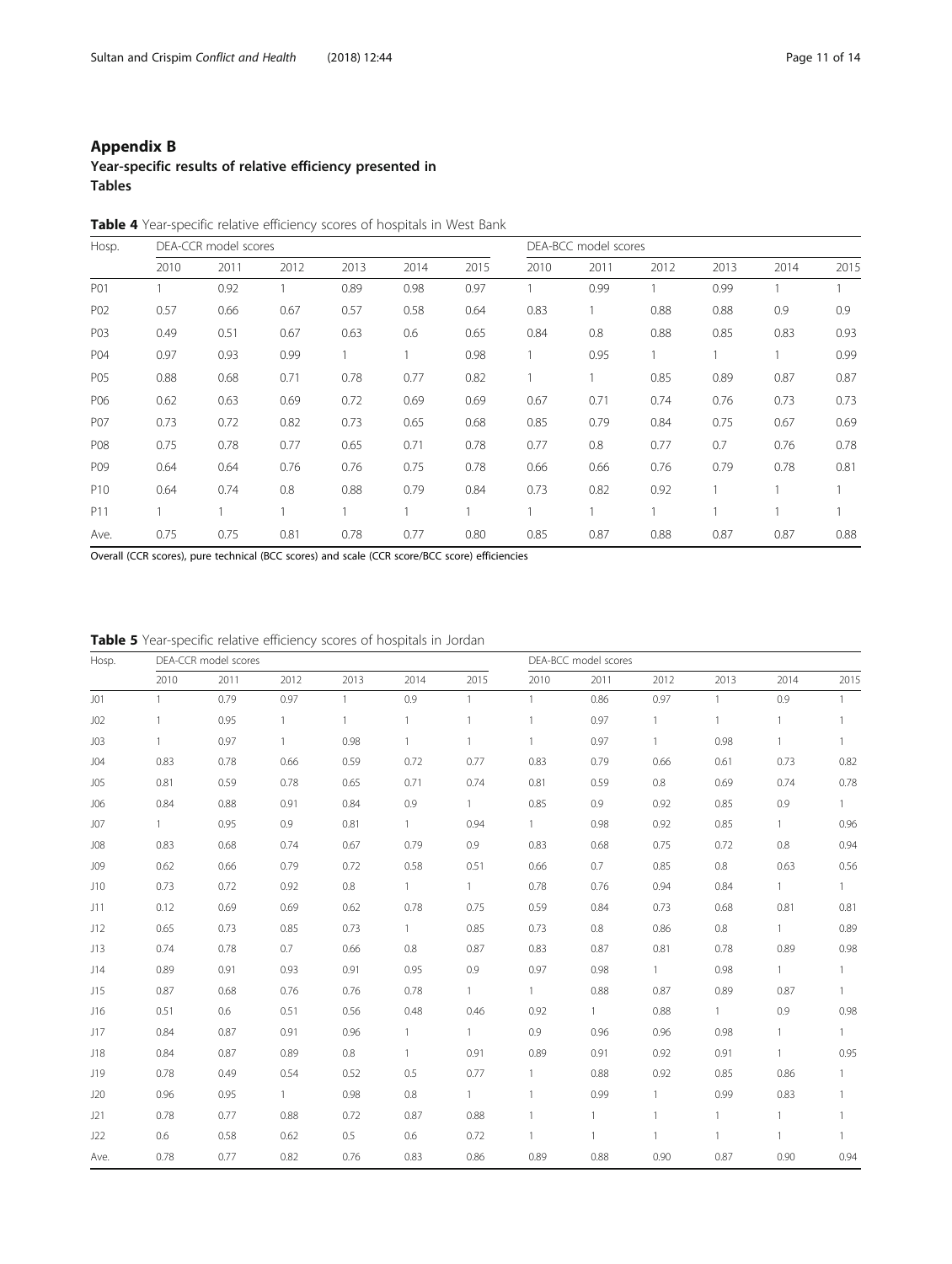| Post adjustment DEA-BCC assessments. |      |      |      |      |      |      |  |  |  |  |  |
|--------------------------------------|------|------|------|------|------|------|--|--|--|--|--|
| Hosp.                                | 2010 | 2011 | 2012 | 2013 | 2014 | 2015 |  |  |  |  |  |
| P01                                  | 1    |      |      |      |      |      |  |  |  |  |  |
| P02                                  | 0.99 |      |      | 0.97 | 0.95 | 0.97 |  |  |  |  |  |
| P03                                  | 0.94 | 0.97 | 0.98 | 0.98 | 0.96 | 0.96 |  |  |  |  |  |
| P04                                  | 0.92 | 0.94 | 0.97 |      |      | 0.98 |  |  |  |  |  |
| P <sub>05</sub>                      | 1    |      |      |      |      |      |  |  |  |  |  |
| P06                                  | 0.99 |      |      |      |      | 0.99 |  |  |  |  |  |
| P07                                  | 0.98 | 0.98 |      |      |      |      |  |  |  |  |  |
| P08                                  | 0.99 | 0.95 | 0.99 | 0.99 | 0.99 |      |  |  |  |  |  |
| P09                                  | 1    | 1    | 0.96 | 0.93 | 0.95 | 0.94 |  |  |  |  |  |
| P <sub>10</sub>                      | 0.93 | 0.95 | 0.93 | 0.93 | 0.84 | 0.91 |  |  |  |  |  |
| P11                                  | 0.99 | 0.93 | 0.98 | 0.99 |      |      |  |  |  |  |  |
| Average                              | 0.98 | 0.97 | 0.98 | 0.98 | 0.97 | 0.98 |  |  |  |  |  |

## Table 7 Program efficiency scores - Jordan

|                 |      | Post adjustment DEA-BCC assessments. |      |      |      |              |         |      |      |      |      |      |      |
|-----------------|------|--------------------------------------|------|------|------|--------------|---------|------|------|------|------|------|------|
| Hosp.           | 2010 | 2011                                 | 2012 | 2013 | 2014 | 2015         | Hosp.   | 2010 | 2011 | 2012 | 2013 | 2014 | 2015 |
| J <sub>01</sub> |      |                                      |      |      |      |              | J12     | 0.93 | 0.9  | 0.98 | 0.87 |      | 0.95 |
| J <sub>02</sub> |      |                                      |      |      | 0.94 |              | J13     | 0.91 | 0.95 | 0.92 | 0.93 | 0.94 | 0.96 |
| J <sub>03</sub> |      | 0.99                                 |      |      |      |              | J14     | 0.92 | 0.91 | 0.93 | 0.98 |      | 0.91 |
| J04             | 0.96 | 0.98                                 |      | 0.95 |      | 0.85         | J15     | 0.93 | 0.94 | 0.96 |      |      |      |
| J <sub>05</sub> |      |                                      | 0.95 | 0.96 | 0.97 | 0.92         | J16     | 0.98 |      | 0.94 |      | 0.97 |      |
| <b>JO6</b>      | 0.87 | 0.87                                 | 0.84 | 0.84 | 0.9  | $\mathbf{1}$ | J17     | 0.91 | 0.85 | 0.93 | 0.95 | 0.9  |      |
| J07             | 0.9  | 0.81                                 | 0.84 | 0.93 | 0.92 | 0.85         | J18     | 0.91 | 0.97 | 0.97 | 0.97 | 0.92 | 0.94 |
| <b>JO8</b>      | 0.98 | 0.98                                 |      | 0.98 |      | 0.99         | J19     |      | 0.91 | 0.88 | 0.95 |      |      |
| <b>JO9</b>      | 0.86 | 0.81                                 | 0.9  | 0.94 | 0.91 | 0.9          | J20     | 0.96 | 0.98 |      |      | 0.91 |      |
| J10             | 0.87 | 0.92                                 |      | 0.86 |      |              | J21     |      | 0.9  | 0.98 |      |      | 0.97 |
| J11             | 0.86 | 0.96                                 | 0.92 | 0.89 | 0.99 | 0.95         | J22     | 0.93 | 0.93 | 0.88 |      | 0.99 |      |
|                 |      |                                      |      |      |      |              | Average | 0.94 | 0.93 | 0.95 | 0.95 | 0.97 | 0.96 |

#### Abbreviations

BCC: A Model developed by Banker Charnes and Cooper 1984; CCR: A model developed by Charnes, Cooper, and Rhodes 1978; CRS: Constant Returns to Scale; DEA: Data Envelopment Analysis; DMU: Decision Making Unit; JMoH: Jordanian Ministry of Health; ME: Managerial Efficiency; NGOs: Non-Governmental Organization; OE: Overall Efficiency; OPT: Occupied Palestinian Territories; PMoH: Palestinian Ministry of Health; SE: Scale Efficiency; UNRWA: United Nations Relief and Works Agency for Palestine Refugees in the Near East; VRS: Variable Returns to Scale; WHO: World Health Organization

#### Acknowledgments

Not applicable.

Funding Not applicable.

#### Availability of data and materials

The used datasets are available on the official website of the Palestinian Ministry of Health, [https://www.site.moh.ps/index/Books/BookType/2/](https://www.site.moh.ps/index/Books/BookType/2/Language/ar) [Language/ar.](https://www.site.moh.ps/index/Books/BookType/2/Language/ar) Statistical data is available by the Palestinian Central Bureau of Statistics repository, <http://www.pcbs.gov.ps/Downloads/book2188.pdf>. The data of Jordanian hospitals is available on the official website of the Jordanian Ministry of Health, [http://apps.moh.gov.jo/MOH/En/](http://apps.moh.gov.jo/MOH/En/publications.php) [publications.php](http://apps.moh.gov.jo/MOH/En/publications.php)

## Authors' contributions

WS was overall in charge of designing the article, data extraction, analysis, drafting the initial versions, and finalizing the article. JC provided a critical review, enhanced improvements, and added input comments on the article throughout its phases. Both authors read and approved the final manuscript.

#### Ethics approval and consent to participate

The research got ethical approval from the Palestinian Ministry of Health.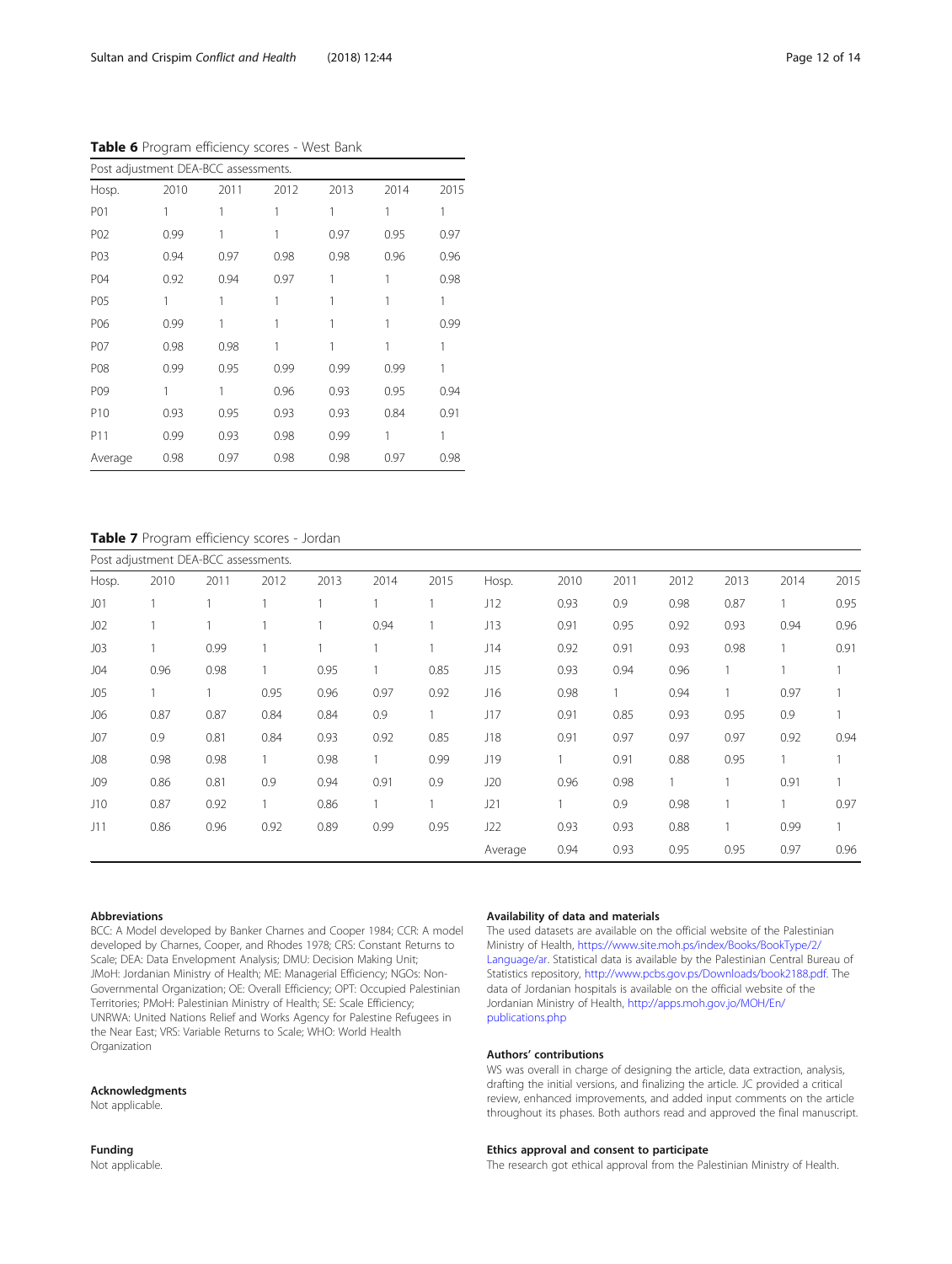#### <span id="page-12-0"></span>Consent for publication

Not applicable.

#### Competing interests

The authors declare that they have no competing interests.

## Publisher's Note

Springer Nature remains neutral with regard to jurisdictional claims in published maps and institutional affiliations.

#### Author details

<sup>1</sup>School of Administrative Sciences, PPU-Palestine & NIPE-Portugal, Hebron, Palestine. <sup>2</sup>School of Economics and Management, University of Minho, Braga, Portugal.

## Received: 5 April 2018 Accepted: 17 October 2018 Published online: 05 November 2018

#### References

- 1. Giacaman R, et al. Health status and health services in the occupied Palestinian territory. Lancet. 2009;373.9666:837–49.
- 2. Hamdan M, Defever M. A 'transitional' context for health policy development: the Palestinian case. Health Policy. 2002;59.3:193–207.
- 3. Shehada Y. Does Foreign Aid Accelerate Corruption? The Case of the Palestinian National Authority. J Holy L Palest Stud. 2015;14:165–87 Edinburgh University Press 22 George Square, Edinburgh EH8 9LF UK.
- 4. Giacaman R, Abdul-Rahim HF, Wick L. Health sector reform in the occupied Palestinian territories (OPT): targeting the forest or the trees? Health Policy Plan. 2003;18:59–67 Oxford Univ Press.
- 5. Hamdan M, Saleem AA. Assessment of patient safety culture in Palestinian public hospitals. Int J Qual Heal care. 2013;25:167–75.
- 6. Charnes A, Cooper WW, Rhodes E. Evaluating program and managerial efficiency: an application of data envelopment analysis to program follow through. Manage. Sci. INFORMS. 1981;27:668–97.
- 7. Johnson AL, Kuosmanen T. One-stage and two-stage DEA estimation of the effects of contextual variables. Eur. J. Oper. Res. Elsevier. 2012;220:559–70.
- 8. Banker RD, Charnes A, Cooper WW. Some models for estimating technical and scale inefficiencies in data envelopment analysis. Manage Sci INFORMS. 1984;30:1078–92.
- Valdmanis VG, Rosko MD, Leleu H, Mukamel DB. Assessing overall, technical, and scale efficiency among home health care agencies. Health Care Manag Sci Springer. 2017;20:265–75.
- 10. WHO. Health conditions in the occupied Palestinian territory, including east Jerusalem, and in the occupied Syrian Golan [Internet]. 2017 [cited 2018 Mar 1]. Available from: [https://www.map.org.uk/news/archive/post/669](https://www.map.org.uk/news/archive/post/669-world-health-assembly-calls-for-support-for-palestinian-health-system) [world-health-assembly-calls-for-support-for-palestinian-health-system](https://www.map.org.uk/news/archive/post/669-world-health-assembly-calls-for-support-for-palestinian-health-system)
- 11. Sultan WIM, Crispim J. Measuring the efficiency of Palestinian public hospitals during 2010-2015: An application of a two-stage DEA method. BMC Health Serv Res. 2018:18.
- 12. Batniji R, Rabaia Y, Nguyen–Gillham V, Giacaman R, Sarraj E, Punamaki R, et al. Health as human security in the occupied Palestinian territory. Lancet. 2009;373:1133–43 Elsevier.
- 13. Sultan WIM, Sultan MIM, Crispim J. Palestinian doctors' views on patientcentered care in hospitals. BMC Health Serv Res [Internet]. 2018;18:766 Available from: [https://doi.org/10.1186/s12913-018-3573-0.](https://doi.org/10.1186/s12913-018-3573-0)
- 14. Haj-Yahia MM, Sousa C, Alnabilsy R, Elias H. The influence of Palestinian physicians' patriarchal ideology and exposure to family violence on their beliefs about wife beating. J Fam Violence Springer. 2015;30:263–76.
- 15. Thanassoulis E, Shiraz RK, Maniadakis N. A cost Malmquist productivity index capturing group performance. Eur. J. Oper. Res. Elsevier. 2015;241:796–805.
- 16. Verdonk P, Harting A, Lagro-Janssen TLM. Does equal education generate equal attitudes? Gender differences in medical students' attitudes toward the ideal physician. Teach Learn Med Taylor & Francis. 2007;19:9–13.
- 17. Shahawy S, Diamond M. Attitudes of Palestinian medical students on the geopolitical barriers to accessing hospitals for clinical training: a qualitative study. Confl Health BioMed Central. 2016;10:1.
- 18. Office of King Hussein I. Disengagement from the West Bank [Internet]. Keys to Kingdom/Hist. 2000 [cited 2017 Jun 15]. Available from: [http://www.](http://www.kinghussein.gov.jo/history.html) [kinghussein.gov.jo/history.html](http://www.kinghussein.gov.jo/history.html)
- 19. Abu-Odeh A, Delvoie LA. Jordanians, Palestinians & the Hashemite Kingdom in the Middle East Peace Process. Int J. 2000;55:669 Sage Publications Ltd.
- 20. Al Madfai MR, Al MR. Jordan, the United States and the Middle East peace process. Cambridge University Press. 1993;28:1974–91.
- Karolyi P. Update on conflict and diplomacy. J Palest Stud University of California Press Journals. 2017;46:121–59.
- 22. Ashton NJ. The Middle East: intractable conflict?: Jordan's unavoidable stake in the Middle East peace process. London School of Economics and Political Science: LSE IDEAS; 2009.
- 23. Al-Din ASN, Kurdi A, Mubaidin A, El-Khateeb M, Khalil RW, Wriekat A-L. Epidemiology of multiple sclerosis in Arabs in Jordan: a comparative study between Jordanians and Palestinians. J Neurol Sci Elsevier. 1996;135:162–7.
- 24. PMoH. Health annual report 2015 [Internet]. 2015 [cited 2017 May 8]. Available from: [https://www.site.moh.ps/index/Books/BookType/2/](https://www.site.moh.ps/index/Books/BookType/2/Language/ar) [Language/ar.](https://www.site.moh.ps/index/Books/BookType/2/Language/ar)
- 25. Farrell MJ. The measurement of productive efficiency. J R Stat Soc Ser A. 1957:253–90.
- 26. Charnes A, Cooper WW, Rhodes E. Measuring the efficiency of decision making units. Eur J Oper Res. 1978;2:429–44.
- 27. Liu JS, Lu LYY, Lu W-M. Research fronts in data envelopment analysis. Omega. Elsevier. 2016;58:33–45.
- 28. Førsund FR, Hjalmarsson L. On the measurement of productive efficiency. Swedish J Econ JSTOR. 1974:141–54.
- 29. Chilingerian JA, Sherman HD. Health-care applications: from hospitals to physicians, from productive efficiency to quality frontiers: Springer; 2011. p. 445–93. Handb data Envel Anal
- 30. Hollingsworth B. The measurement of efficiency and productivity of health care delivery. Health Econ Wiley Online Library. 2008;17:1107–28.
- 31. Chen S, Wu Y, Chen Y, Zhu H, Wang Z, Feng D, et al. Analysis of operation performance of general hospitals in Shenzhen, China: a super-efficiency data envelopment analysis. Lancet. 2016;388:S57 Elsevier.
- 32. Liu JS, Lu LYY, Lu W-M, Lin BJY. A survey of DEA applications. Omega Elsevier. 2013;41:893–902.
- 33. Zere E. Hospital efficiency in sub-Saharan Africa. Evidence from South Africa. 2000.
- 34. Ozcan YA, Luke RD. Health care delivery restructuring and productivity change: assessing the Veterans Integrated Service Networks (VISNs) using the Malmquist approach. Med. Care Res. Rev. 2011;68:20S–35S SAGE Publications Sage CA: Los Angeles, CA.
- 35. van Ineveld M, van Oostrum J, Vermeulen R, Steenhoek A, van de Klundert J. Productivity and quality of Dutch hospitals during system reform. Health Care Manag. Sci. 2015:1–12.
- 36. Ozcan YA, Khushalani J. Assessing efficiency of public health and medical care provision in OECD countries after a decade of reform. Cent Eur J Oper Res Springer. 2017;25:325–43.
- 37. Samut PK, Cafrı R. Analysis of the efficiency determinants of health systems in OECD countries by DEA and panel tobit. Soc Indic Res Springer. 2016;129: 113–32.
- 38. JMoH. Jordanian ministry of Health [Internet]. Minist. website. 2015 [cited 2016 Jul 15]. Available from: <http://apps.moh.gov.jo/MOH/En/publications.php>
- 39. Dyson RG, Allen R, Camanho AS, Podinovski VV, Sarrico CS, Shale EA. Pitfalls and protocols in DEA. Eur J Oper Res Elsevier. 2001;132:245–59.
- 40. Golany B, Roll Y. An application procedure for DEA. Omega Elsevier. 1989;17:237–50.
- 41. Boussofiane A, Dyson RG, Thanassoulis E. Applied data envelopment analysis. Eur J Oper Res Elsevier. 1991;52:1–15.
- 42. Lindlbauer I, Schreyögg J, Winter V. Changes in technical efficiency after quality management certification: a DEA approach using difference-indifference estimation with genetic matching in the hospital industry. Eur J Oper Res Elsevier. 2016;250:1026–36.
- 43. Narcı HÖ, Ozcan YA, Şahin İ, Tarcan M, Narcı M. An examination of competition and efficiency for hospital industry in Turkey. Health Care Manag Sci Springer. 2015;18:407–18.
- 44. Cook WD, Tone K, Zhu J. Data envelopment analysis: prior to choosing a model. Omega Elsevier. 2014;44:1–4.
- 45. Kawaguchi H, Tone K, Tsutsui M. Estimation of the efficiency of Japanese hospitals using a dynamic and network data envelopment analysis model. Health Care Manag Sci. 2014;17:101–12.
- 46. Viola C, Benvenuto M. Data envelopment analysis (DEA) for the evaluation of public healthcare structures. Electron J Appl Stat Anal Decis Support Syst Serv. Evaluation. 2014;5:67–82.
- 47. Chowdhury H, Zelenyuk V, Laporte A, Wodchis WP. Analysis of productivity, efficiency and technological changes in hospital services in Ontario: how does case-mix matter? Int J Prod Econ. 2014;150:74–82.